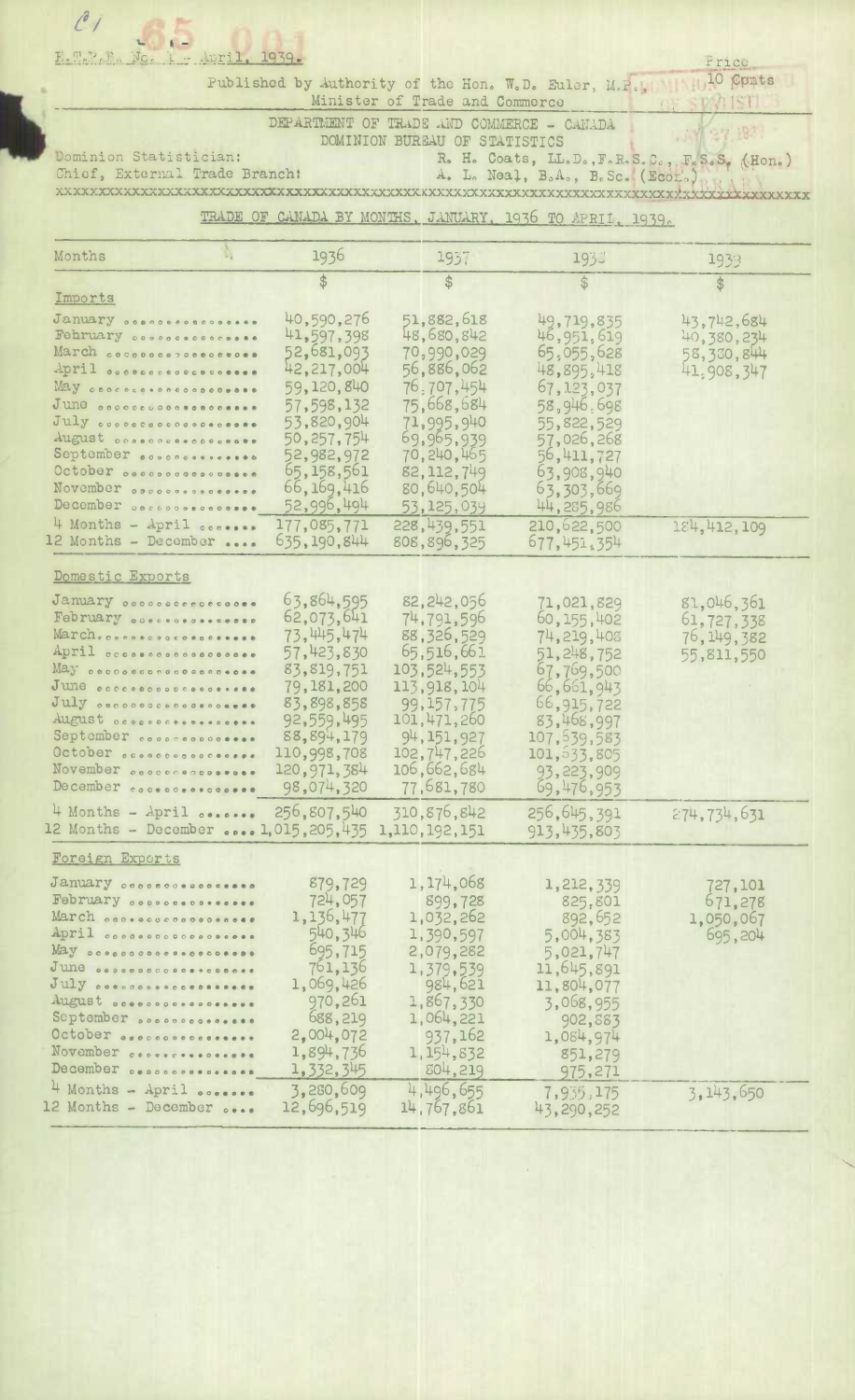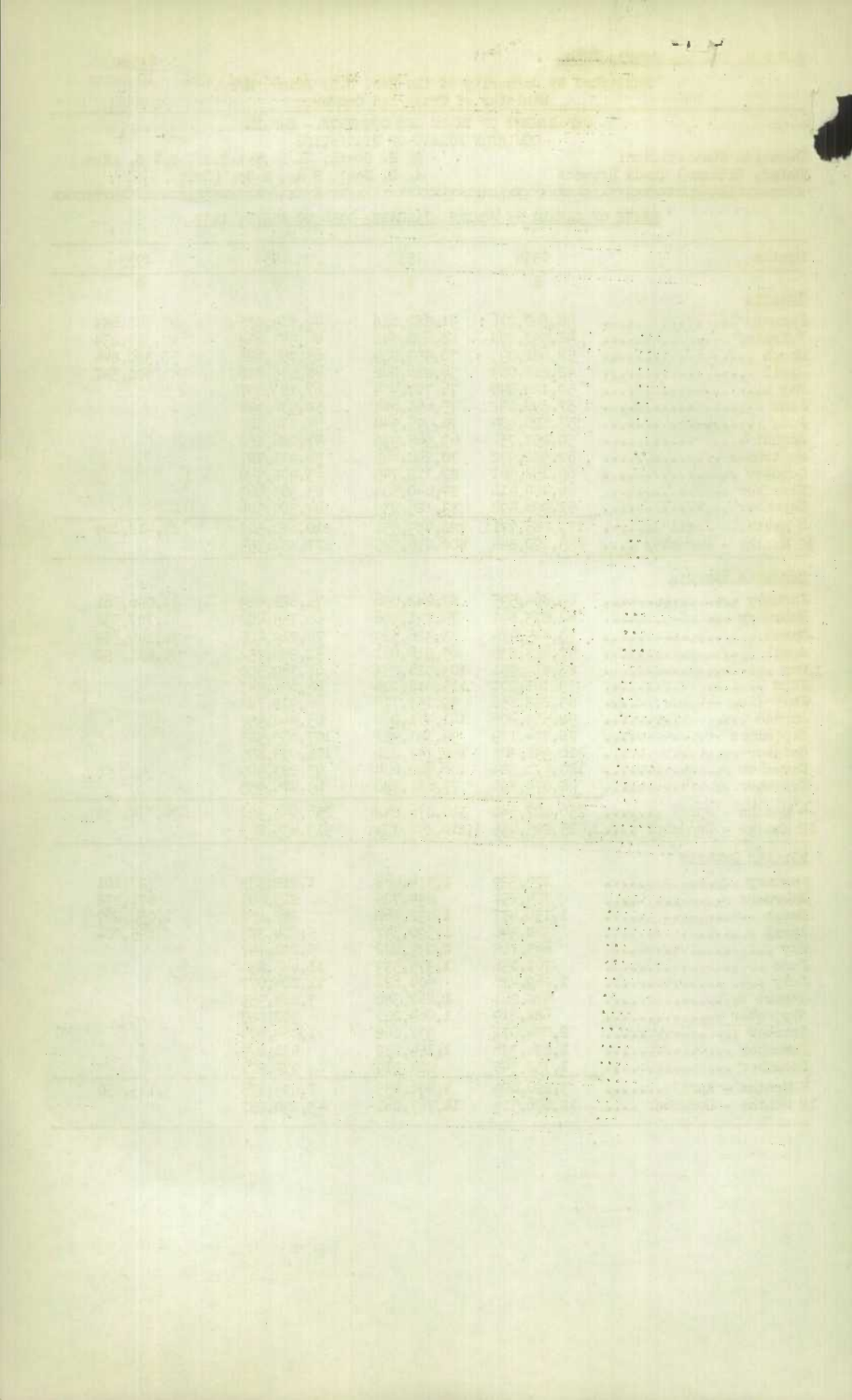| $E_0$ $T_4$ $P_2$ $B_3$ . No. 1 -<br>1.10111939.<br>Pago 2.<br>Trado of Canada, by Months, January, 1936 to April, 1939. |                              |                            |                                |                                                                |  |  |  |  |
|--------------------------------------------------------------------------------------------------------------------------|------------------------------|----------------------------|--------------------------------|----------------------------------------------------------------|--|--|--|--|
| Months                                                                                                                   | 1936                         | 1937                       | 1938                           | 1939                                                           |  |  |  |  |
|                                                                                                                          | \$                           | \$                         | \$                             | \$                                                             |  |  |  |  |
| Total Trade                                                                                                              |                              |                            |                                |                                                                |  |  |  |  |
| January <b>overconserves</b>                                                                                             | 105, 334, 600                | 135, 298, 742              | 121, 954, 003                  | 125,516,146                                                    |  |  |  |  |
| February                                                                                                                 | 104, 395, 096                | 124, 372, 166              | 107,932,822                    | 102,778,850                                                    |  |  |  |  |
| March assessociations                                                                                                    | 127, 263, 044                | 160, 348, 820              | 140, 167, 688                  | 135,580,293                                                    |  |  |  |  |
| April ossossessessesses                                                                                                  | 100, 181, 180                | 123, 793, 320              | 105, 148, 553                  | 98,415,101                                                     |  |  |  |  |
| May occocessodessesse                                                                                                    | 143,636,306                  | 182, 311, 289              | 139,914,284                    |                                                                |  |  |  |  |
| June acabecessessesses                                                                                                   | 137,540,468                  | 190,966,327                | 137, 254, 532                  |                                                                |  |  |  |  |
| July orsosossassessess                                                                                                   | 138,789,188                  | 172, 138, 336              | 134,542,328                    |                                                                |  |  |  |  |
| August                                                                                                                   | 143,787,510                  | 173,304,529                | 143,564,220                    |                                                                |  |  |  |  |
| September<br>October                                                                                                     | 142,565,370<br>178, 161, 341 | 165,456,613                | 164, 954, 193                  |                                                                |  |  |  |  |
| November                                                                                                                 | 189,035,536                  | 185,797,137<br>188,458,020 | 166, 627, 719<br>157, 378, 857 |                                                                |  |  |  |  |
| December                                                                                                                 | 152,403,159                  | 131,611,038                | 114,738,210                    |                                                                |  |  |  |  |
| 4 Months - April                                                                                                         | 437, 173, 920                | 543,813,048                | 475.203.066                    |                                                                |  |  |  |  |
| 2 Months - December                                                                                                      | 1,663,092,798                | 1,933,856,337              | 1, 634, 177, 409               | 462,290,390                                                    |  |  |  |  |
|                                                                                                                          |                              |                            |                                |                                                                |  |  |  |  |
| hity Collected                                                                                                           |                              |                            |                                |                                                                |  |  |  |  |
| fanuary occasionalses.                                                                                                   | 5,866,447                    | 7,280,313                  | 6,950,642                      | 6,182,925                                                      |  |  |  |  |
| 'ebruary ossessessesses                                                                                                  | 6,097,665                    | 6,944,703                  | 6,749,980                      | 5,844,268                                                      |  |  |  |  |
| arch economications                                                                                                      | 7,712,244                    | 9,958,317                  | 9,394,965                      | 8,044,036                                                      |  |  |  |  |
| pril secretareserses<br>A. W                                                                                             | 6,153,811<br>8,100,861       | 7,591,775<br>9, 361, 519   | 6,607,783                      | 5,873,315                                                      |  |  |  |  |
| MS ANG                                                                                                                   | 7,790,480                    | 8,736,170                  | 8,519,770<br>7,828,826         |                                                                |  |  |  |  |
| $J\ddot{\psi}$ $\lambda J$                                                                                               | 7,252,847                    | 8.505,885                  | 7,293,412                      |                                                                |  |  |  |  |
| JIZUSt                                                                                                                   | 6,795,884                    | 8,782,342                  | 7,608,740                      |                                                                |  |  |  |  |
| Auptember                                                                                                                | 7,379,731                    | 9,070,318                  | 7,696,403                      |                                                                |  |  |  |  |
| Seitober                                                                                                                 | 8,706,724                    | 10, 287, 458               | 8,504,577                      |                                                                |  |  |  |  |
| Ocvember                                                                                                                 | 8,320,565                    | 10, 270, 206               | 8,418,454                      |                                                                |  |  |  |  |
| Nocember                                                                                                                 | 7,597,823                    | 8,018,692                  | 6,723,812                      |                                                                |  |  |  |  |
| DeMonths - April                                                                                                         | 25,830,167                   | 31,775,108                 | 29,703,370                     | 25,944,544                                                     |  |  |  |  |
| 4 Months - December                                                                                                      | 87,775,082                   | 104, 807, 698              | 92, 297, 364                   |                                                                |  |  |  |  |
| 12 J<br>lance of Trade                                                                                                   |                              |                            |                                |                                                                |  |  |  |  |
| Banary                                                                                                                   | 24, 154, 048                 | 31,533,506<br>$^{+}$       | 22,514,333<br>÷                |                                                                |  |  |  |  |
| Janmary                                                                                                                  | 21, 200, 300<br>$^{+}$       | 27,010,482<br>÷            | 14,029,584<br>$\ddot{}$        | 38,030,778<br>$+$<br>$+$                                       |  |  |  |  |
| Febih                                                                                                                    | ÷<br>21,900,858              | 18, 368, 762<br>$\div$     | 10,056,432<br>÷                | 22,018,382<br>$\begin{array}{c} + \end{array}$<br>18, 818, 605 |  |  |  |  |
|                                                                                                                          | 15, 747, 172<br>$\div$       | $\div$<br>10,021,196       | $\ddot{}$<br>7,357,717         | 14,598,407<br>$\hspace{0.1mm} +\hspace{0.1mm}$                 |  |  |  |  |
| Apris                                                                                                                    | 25, 394, 626<br>$+$          | 28,896,381<br>$+$          | 5,668,210<br>$\ddot{}$         |                                                                |  |  |  |  |
| May<br>                                                                                                                  | 22, 344, 204<br>$\ddot{}$    | 39,628,959<br>$+$          | 19, 361, 136<br>$\div$         |                                                                |  |  |  |  |
| June<br>                                                                                                                 | $\ddot{}$<br>31, 147, 380    | ÷<br>28, 146, 456          | ÷<br>22,897,270                |                                                                |  |  |  |  |
| July it or                                                                                                               | $\,{}^+$<br>43,272,002       | 33, 372, 651<br>$\ddot{}$  | 29,511,684<br>$\div$           |                                                                |  |  |  |  |
| Augus nber                                                                                                               | 36,599,426<br>$^{+}$         | 24,975,683<br>$\div$       | 52, 130, 739<br>÷              |                                                                |  |  |  |  |
| Septer : oceanossosesse                                                                                                  | $\div$<br>47, 844, 219       | $\div$<br>21, 571, 639     | $\div$<br>38,809,839           |                                                                |  |  |  |  |
| October r ossossssossso                                                                                                  | 56,696,704<br>÷              | $\div$<br>27, 177, 012     | 30,771,519<br>÷                |                                                                |  |  |  |  |
| November                                                                                                                 | 46, 410, 171<br>$+$ .        | 25, 360, 960<br>$\! +$     | $\div$<br>26, 166, 238         |                                                                |  |  |  |  |
| Decembe $s -$ April $\bullet \bullet \bullet \bullet \bullet$                                                            | 33,002,378<br>$^+$           | 86, 933, 946<br>$\ddot{+}$ | 53,958,066<br>$\div$           | 93.466.172<br>$+$                                              |  |  |  |  |
| 4 Mariths - December                                                                                                     | $+392,711,110$               | $+316,063,687$             | $+279, 274, 701$               |                                                                |  |  |  |  |

Imports and Exports by Main Groups April, 1939.

| Groups<br>Main                                                                                                                  |                                     | Imports                             | Exports                             |                             |  |
|---------------------------------------------------------------------------------------------------------------------------------|-------------------------------------|-------------------------------------|-------------------------------------|-----------------------------|--|
|                                                                                                                                 | Dutiable                            | Free                                | Domestic                            | Foreign                     |  |
| Agricultural Vegetable Products<br>and Animal Products<br>Animals<br>Textiles and Textile<br>Fibres,                            | 5,955,548<br>730,291                | -\$<br>2,132,303<br>777,760         | 6,733,647<br>7,491,922              | 3<br>73.333<br>76,933       |  |
| Products . **************************<br>Wood, Wood Products and Paper<br>Iron and Its Products<br>Non-Ferrous Metals and Their | 2,829,009<br>1,070,209<br>7,468,218 | 2,412,086<br>928,936<br>3,992,396   | 878,864<br>13,935,713<br>3,747,992  | 70,757<br>22,549<br>153,288 |  |
| Products<br>Non-Metallic Minerals and Their                                                                                     | 1,639,447                           | 671,871                             | 18,973,903                          | 64,029                      |  |
| Products<br>Chemicals and Allied Products<br>Miscellaneous Commodities                                                          | 3,063,958<br>1,217,389<br>1,406,149 | 2,325,269<br>976,180<br>2, 311, 328 | 1,296,924<br>1,539,767<br>1,212,818 | 91,697<br>20,002<br>122,616 |  |
| Total                                                                                                                           | 25,380,218                          | 16,528,129                          | 55,811,550                          | 695,204                     |  |